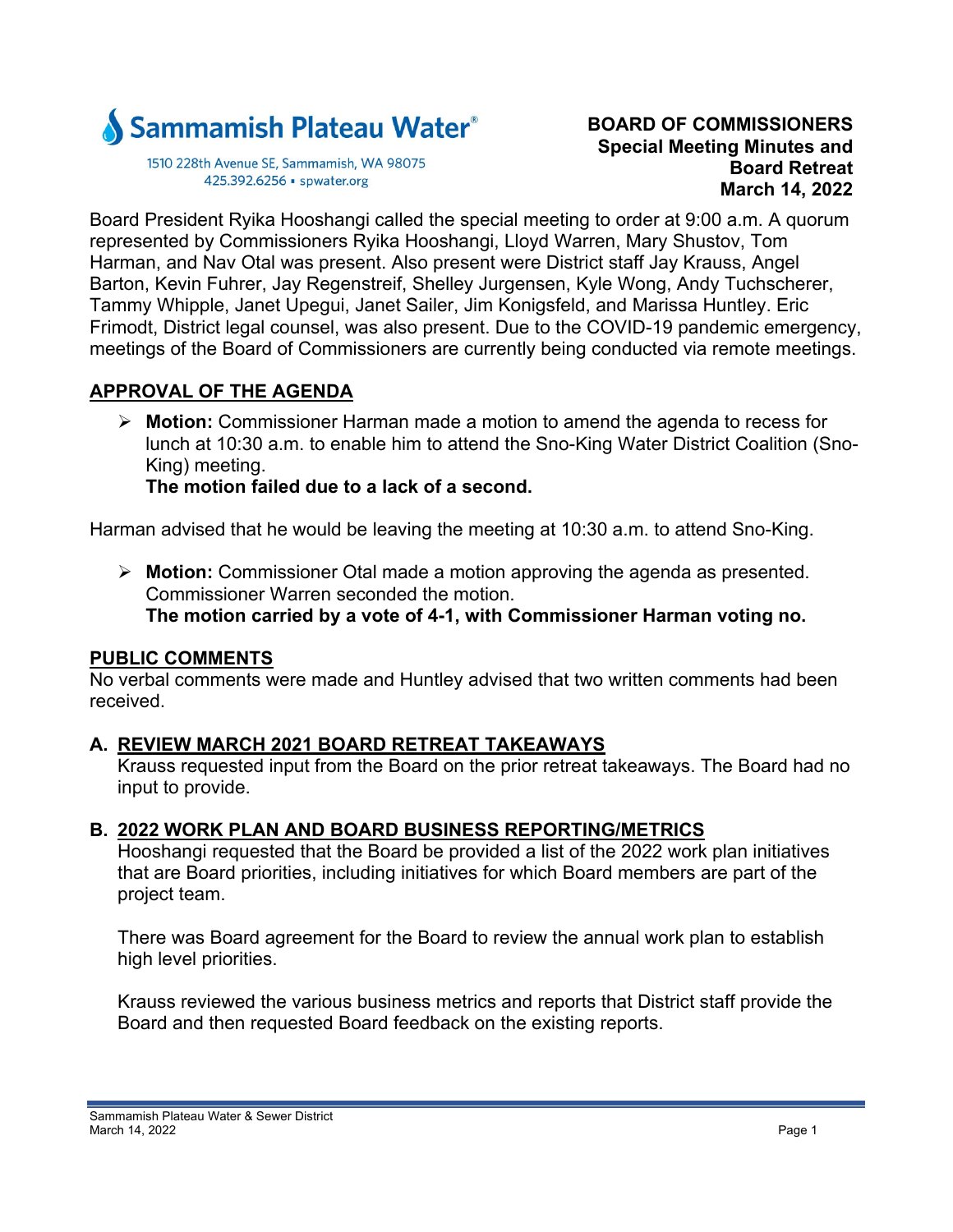The Board advised that the level of information of existing reports is sufficient, but requested District staff to provide more summary analysis of the data and to clearly identify in reports any notable areas or data for the Board.

#### **C. BOARD EMERGENCY EVENT REPORT/CUSTOMER OUTAGE MITIGATION POLICIES**

Sailer and Tuchscherer presented the proposed Board notification process for certain emergency incidents.

There was Board agreement concerning the proposed Board notification structure for incidents, to include non-operational issues such as customer portal or website outages.

Otal requested access to the District's Emergency Response Plan.

Sailer acknowledged Commissioner Otal's request and also suggested that the Board be provided future trainings on the Incident Command System (ICS) for emergency management and media training.

Commissioner Harman left the meeting at 10:30 a.m.

The Board expressed that customer communication is an important component of managing incidents and requested that staff review the District's approach on scaling notification to include customer communication, especially for the scale of incidents involving a large number of customers. In addition, the Board requested that, while District staff work on customer accommodation policies, they should also evaluate what policy considerations the Board must address for small, medium, and large incidents, to include customer accommodations and response.

# **D. INTERGOVERNMENTAL – FRANCHISE AND LRIG AGREEMENT**

Following discussion of the District's Lower Reid Infiltration Gallery (LRIG) agreements with the City of Issaquah, the following actions were agreed upon by the Board:

- Board liaisons to reach out to the City of Issaquah to determine if the City wants to initiate the third party discussions as required by the terms of the Lower Reid Infiltration Gallery (LRIG) agreements. Should the City not want to initiate discussions, an extension of the non-assumption period should be negotiated.
- District staff to look into the status of the LRIG agreement provision that required the City to provide information to the District on how the \$1,000,000 was spent.

Following discussion on franchises, the following actions were agreed upon by the Board:

- District staff to draft a list of items to include in discussions with the Cities of Issaquah and Sammamish with regards to franchises to bring to the Board for review, such as:
	- o Use of right-of-ways
	- o Utility taxes/caps
	- o Equity
	- o Franchise fees/rent
	- o Street lights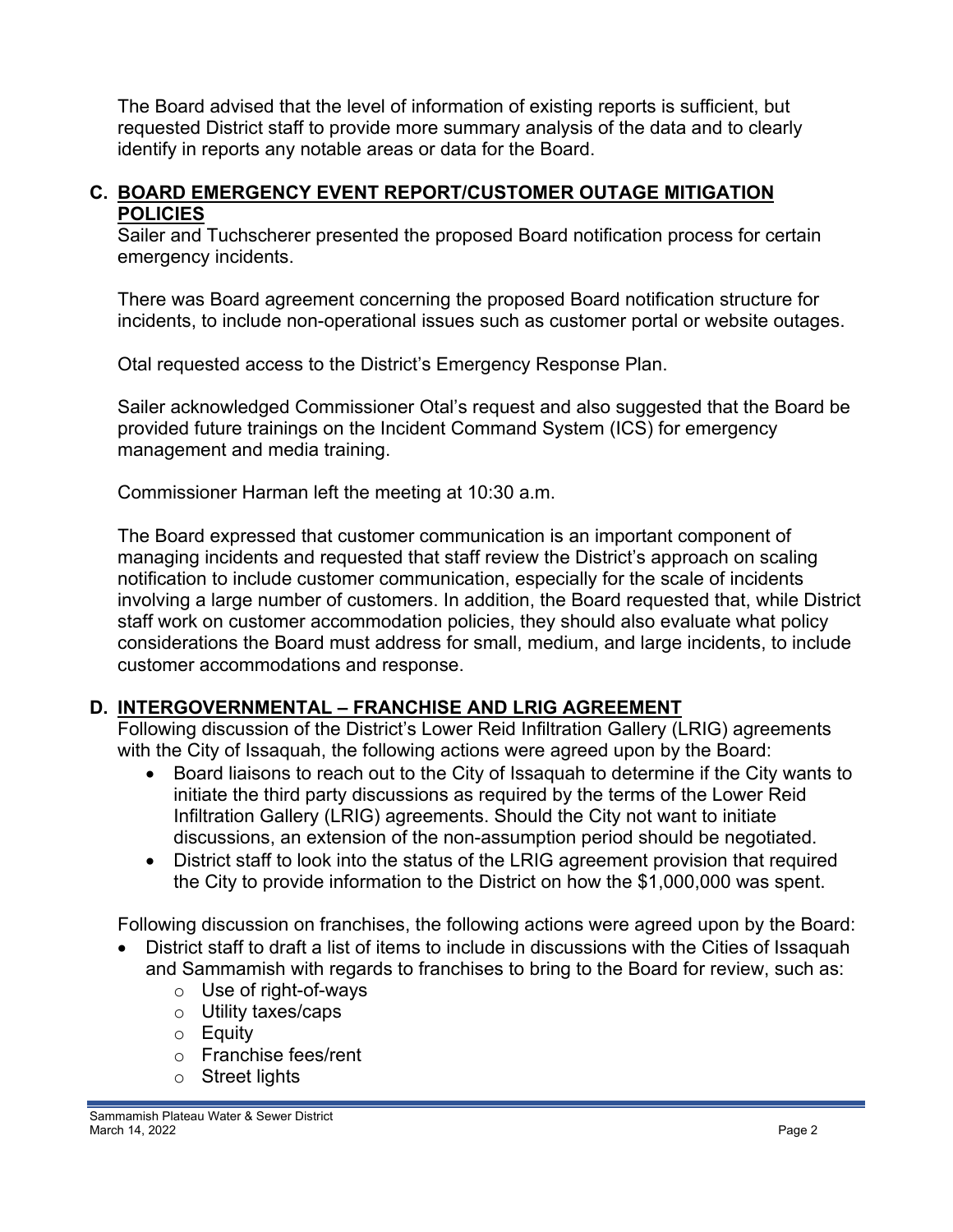- o Governance and service delivery/assumptions
- o Fire protection/Lane case
- o Service delivery boundaries
- $\circ$  Alignment of capital plans and projects between the District and the Cities
- Legal counsel to provide examples of franchise agreements to be reviewed by District staff and the Board to aid in franchise discussions with the Cities.

Commissioner Harman rejoined the meeting at 11:40 a.m.

#### **E. LUNCH RECESS**

Otal requested a shorter lunch recess and the Board agreed to have a 40-minute lunch.

At 11:40 p.m., the Board recessed for lunch and returned at 12:30 p.m.

#### **F. CAPITAL PLANNING/PROJECT FINANCING**

Following a presentation from District staff titled Capital Financing, the Board agreed upon the following:

- District staff to provide the Board more information on the Louis Thompson Road Sewer Extension project so that the Board can better understand the project and provide direction.
- District staff to evaluate internal borrowing options for financing large capital projects such as the proposed PFAS Treatment Plant and Interim Sewer Projects and to bring this information back to Board for consideration.
- Future meeting topic to review prioritization of the unfunded projects to include background information on the projects and staff's recommendations.
- District staff to continue engagement with King County for potential transfer of southern sewer assets.

# **G. PFAS RESPONSE/MANAGEMENT**

Krauss reviewed the proposed legal and professional services agreement with Bill Clarke.

 **Motion:** Commissioner Warren made a motion to authorize the General Manager to execute the proposed legal and professional services agreement with Bill Clarke for lobbying services. Commissioner Otal seconded the motion. **The motion carried unanimously.** 

Following discussion, the Board agreed upon the following:

- Warren, Krauss, and Upegui to review the District's water quality policy statement with regards to PFAS and propose an update to the Board. The revised statement would be used as the basis for customer communication.
- District staff to provide additional cost and project information, to include:
	- o Comparison of Issaquah's PFAS treatment system and the District's proposed treatment facility
	- $\circ$  Factors that drove the increased treatment facility project estimate
	- o Cost per gallon treated